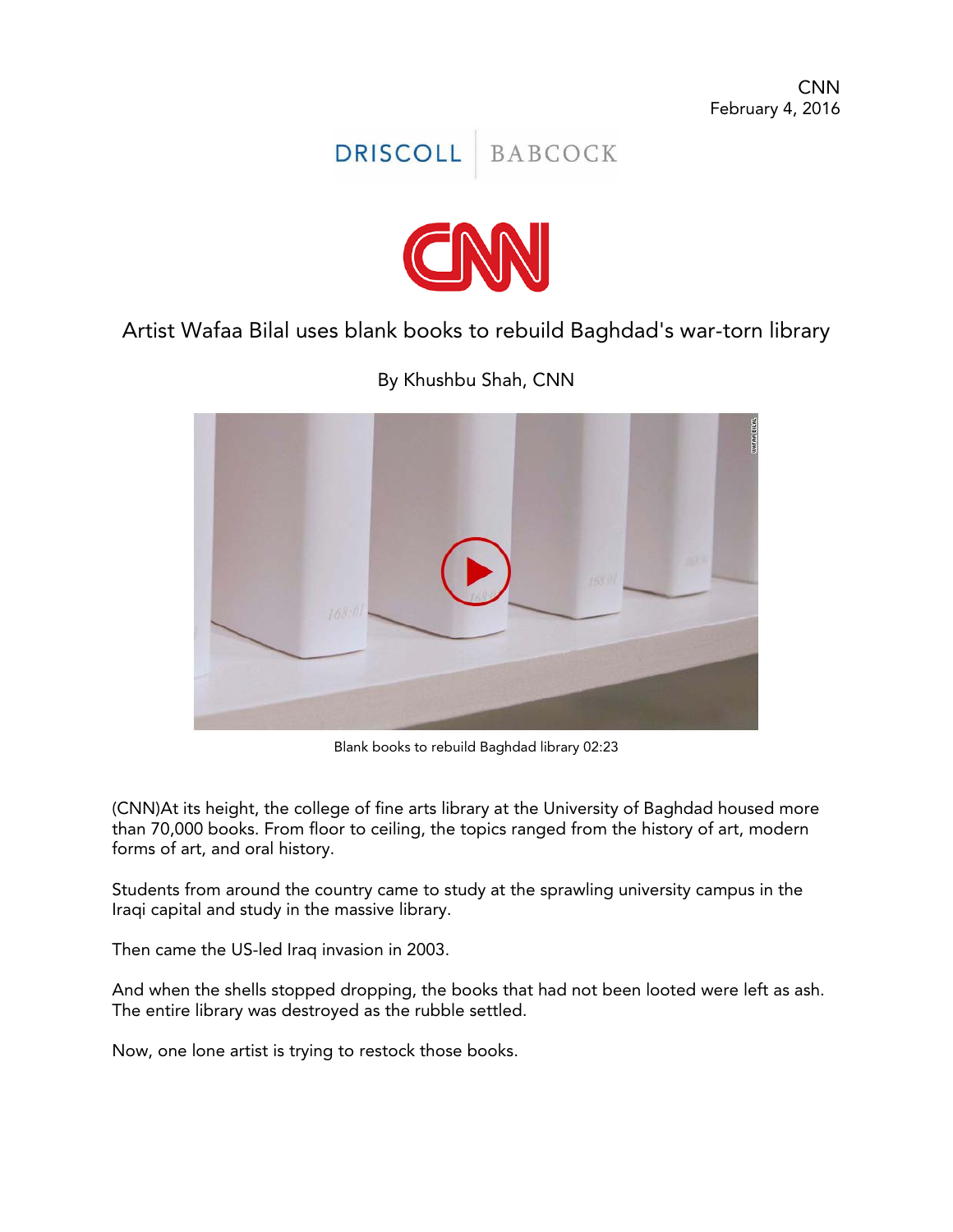## White books for Baghdad

Moving from the holy city of Najaf to the capital, Wafaa Bilal, an Iraqi-American artist, spent his university years at the library tucked away on a campus by the Tigris River.

Twenty-five years later, the memory of fine arts library has stayed with Bilal.

The library has since been rebuilt, but very few books stand on the shelves.



13 photos: Books for Baghdad: How empty books are reviving Baghdad's university Bilal's latest project shifts focus from the ashes of destruction to rebuilding a future.

Since his time on the campus, he'd like to help rebuild the library through art.

As an artist, he wavered between an installation piece, a performance piece and the opportunity to use art to provide a tangible result.

Bilal has set up a forty foot long all white bookshelf filled with a thousand blank, white books in Windsor, Ontario the last week of January as an exhibition, entitled "168:01," to raise awareness on redevelopment.

He wants it to be an interactive art project, as well.



Bilal (right) as a student at the University of Baghdad